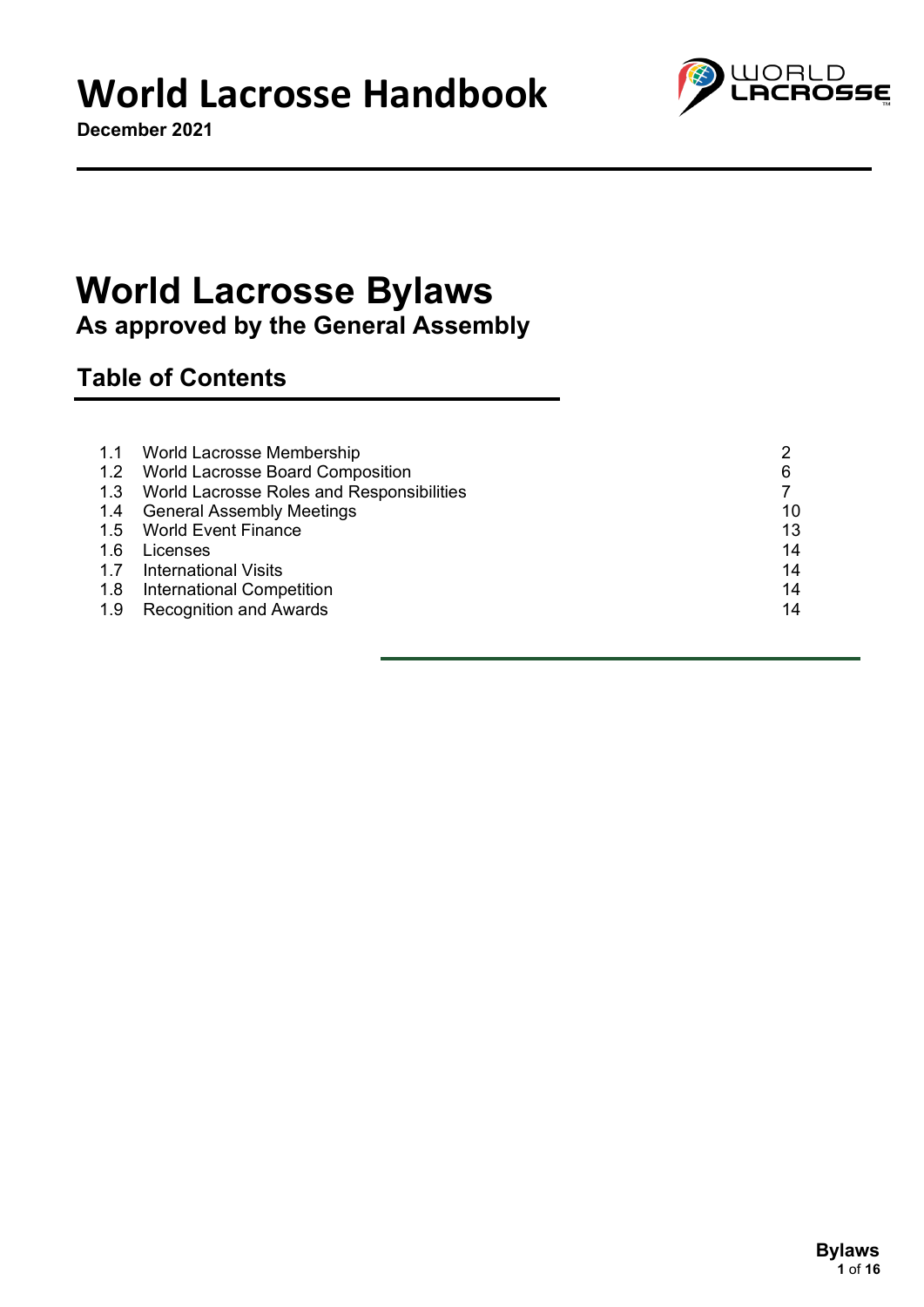

**December 2021**

### **1.1 World Lacrosse Membership**

The criteria, requirements, rights and obligations for Full Members, Provisional Members, Continental Federation Members and Affiliate Members, as well as membership subscriptions and the membership approval process, are stated below.

### **Membership**

- 1.1.1 **Provisional Member**: New members and/or those members who are developing in their ability to govern domestically.
- 1.1.2 **Full Member**: Members who have met a predetermined set of criteria that demonstrate their ability to govern domestically and can contribute to the continental and/or global development of the sport.
- 1.1.3 **Continental Federation (CF) Member**: This membership category is for those entities responsible for carrying out the purposes of World Lacrosse and supporting the National Governing Bodies (NGBs) within a defined geographic region that includes more than one country as agreed by WL and the CF(s).
- 1.1.4 **Affiliate Member**: Organizations who have and can demonstrate a valid interest in aligning with or being members of World Lacrosse, but not qualify as a Full or Provisional Member. May only compete in international multi-sport events under special circumstances (British Lacrosse for Team Great Britain (GB) would be an example of a special circumstance).

#### **Member Requirements**

- 1.1.5 **Provisional Member requirements:** To be considered for Provisional Member status, the applicant needs to:
	- 1.1.5.1 Provide authority for the sport of lacrosse in their geographic region or territory, as agreed by WL and the CF(s).
	- 1.1.5.2 Have a defined leadership structure for the organization (a board) with a target of 50% of members residing within the geographic area and 50% gender equity.
	- 1.1.5.3 Have a Constitution and Bylaws that contains full endorsement by their board at a minimum and ideally by their members; compliance with WL and CF constitutions and bylaws; free and fair democratic elections with term limits defined, recognition of WL and the relevant CF as sole authorities governing the sport of lacrosse, WADA compliance provisions and holding an annual governance meeting representative of the membership.
	- 1.1.5.4 Submit a 3-year plan for development of the sport and for the organization.
	- 1.1.5.5 Submit an anti-discrimination declaration statement.
- 1.1.6 **Full Member requirements**: meets all requirements of a Provisional Member, plus:
	- 1.1.6.1 Board is comprised of minimum 50% in-country leadership and has constitutional provisions that ensure in-country development work is carried out.
	- 1.1.6.2 Must demonstrate working in good faith to provide equitable resources ensuring opportunity across all genders.
	- 1.1.6.3 Must demonstrate financial sustainability and independence via submission of operating budget and statement of accounts.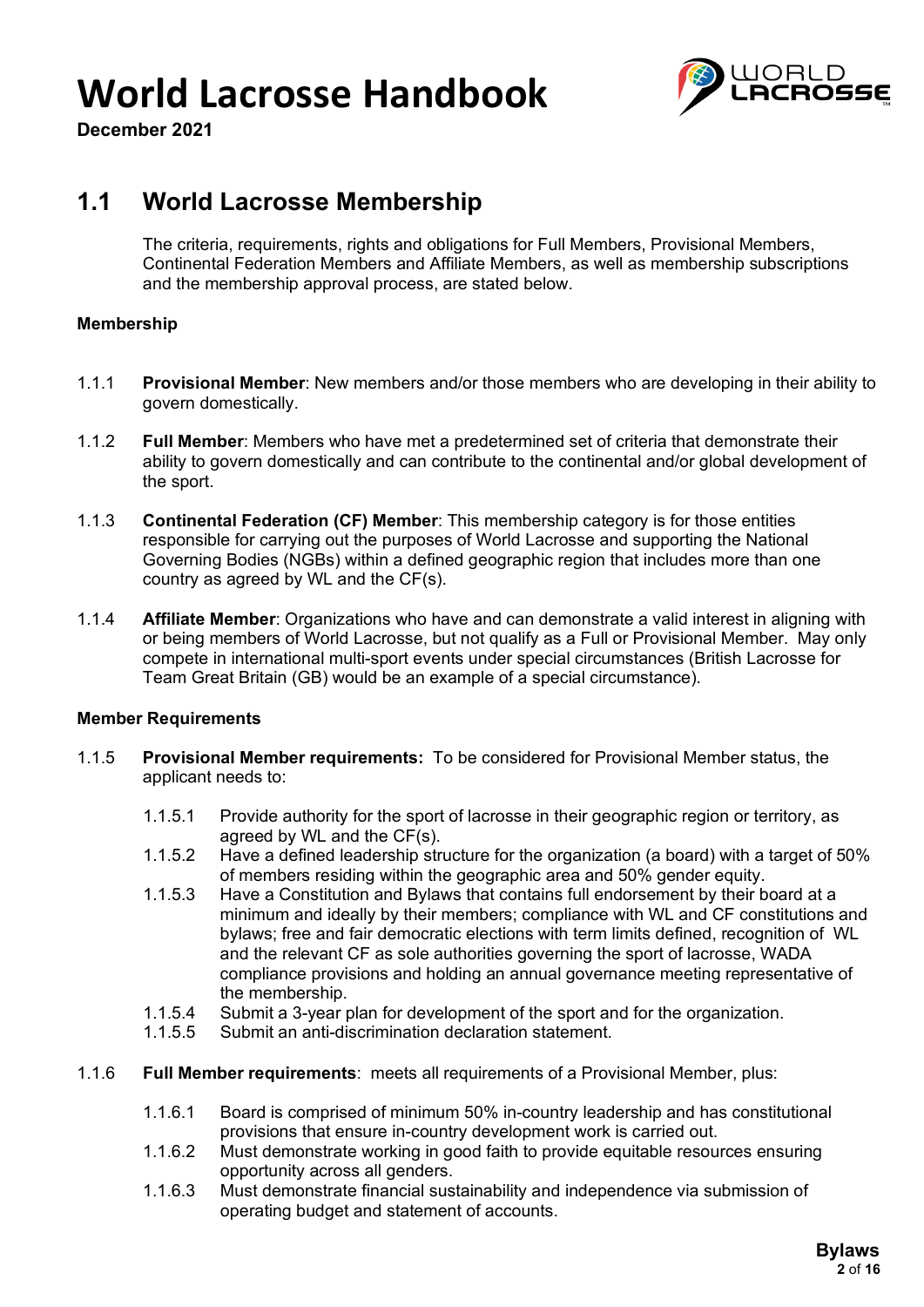

### **December 2021**

- 1.1.6.4 Have participated in a WL and CF General Assembly within one year of the request for Full Member status.
- 1.1.6.5 Be current with all subscriptions due to WL and the CF.
- 1.1.6.6 Provide a plan for the administration of a prevention of abuse (SafeSport) policy.
- 1.1.6.7 Must have competed in an approved regional or approved WL event.
- 1.1.7 **Continental Federation requirements**: To be considered for CF Member status, the applicant shall have the same requirements as a Full Member (in respect of 1.1.6.1, 1.1.6.3 and 1.1.6.4), plus:
	- 1.1.7.1 For proposed Continental Federations to be approved, the proposed Continental Federation must provide a letter endorsed by two thirds of the current full member NGBs within the region and recognizing the proposed CF as the Continental Federation, to present themselves as the sole governing authority for the sport of lacrosse in their geographic region or territory, in accordance with the United Nations and/or as agreed by WL and the CF(s).
- 1.1.8 **Affiliate Member requirements**: To be considered for Affiliate Member status:
	- 1.1.8.1 The Affiliate's mission and vision will align and/or be complementary to the mission and vision of WL and its members.
	- 1.1.8.2 The Affiliate will submit a written proposal for Membership, detailing why the organization should be permitted membership with WL.

### **Member Rights**

#### 1.1.9 **Provisional Member rights**:

- 1.1.9.1 May send up to two observers to a WL/CF General Assembly without vote.
- 1.1.9.2 Provisional Member observers may be permitted to have a voice at the discretion of the President or chair of the meeting.
- 1.1.9.3 Access to all WL/CF grant programs and services.<br>1.1.9.4 May participate in Continental events but will not qu
- May participate in Continental events but will not qualify for World Championship events at the Senior level.
- 1.1.9.5 May participate in WL age related Events.
- 1.1.10 **Full Member rights**: The Full Member enjoys the same rights as a Provisional Member plus:
	- 1.1.10.1 One of the two participants is a voting delegate at General Assemblies.
	- 1.1.10.2 Delegate is entitled to speaking rights in meetings of the General Assembly.
	- 1.1.10.3 May nominate persons from their NGB for positions on the WL Board.
	- 1.1.10.4 May participate in Continental and World Championship events at every competition level adhering to relevant competition rules and regulations.

#### 1.1.11 **Continental Federation Member rights**:

- 1.1.11.1 May send one observer and one voting delegate to a General Assembly.
- 1.1.11.2 Delegate is entitled to speaking rights in meetings of the General Assembly.
- 1.1.11.3 One WL board seat will be made available for CF representation. The person will be elected by the CFs and presented to WL Board for affirmation. This position will enjoy the rights that are conferred upon other board members, as related to matters of the board. Each CF will have one vote. Any tied vote will require resolution by the CFs.
- 1.1.11.4 One WL Development Committee (DevComm) seat will be created for regional representatives from each of the existing and any future regions, in agreement with the Chair of the DevComm. At the end of the term of a regional representative the relevant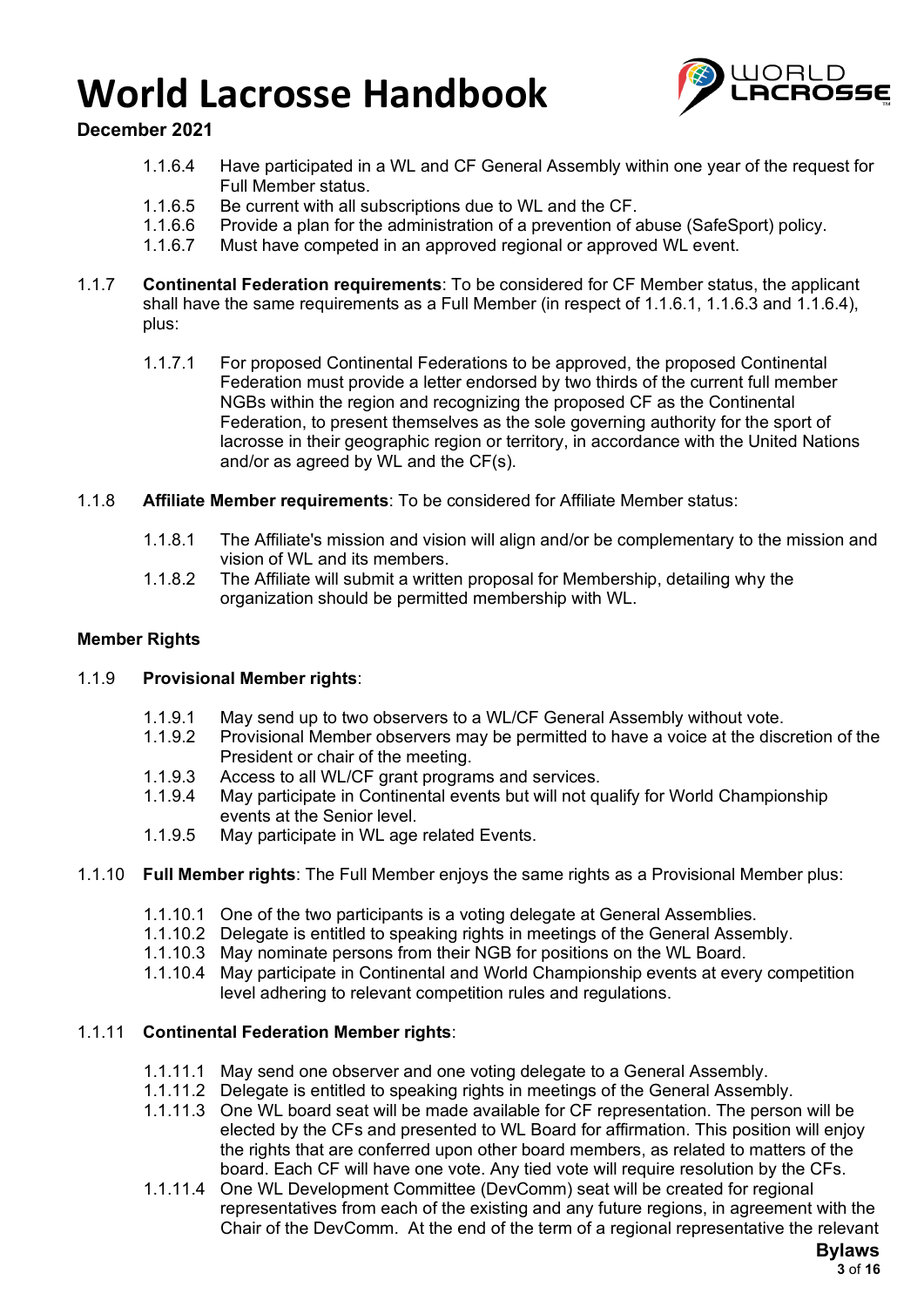

### **December 2021**

CF will submit two to three names to the DevComm and the DevComm will work with the CF to find a mutually agreeable replacement to represent the relevant region.

### 1.1.12 **Affiliate Member rights:**

- 1.1.12.1 May send observers to a WL General Assembly.
- 1.1.12.2 May be permitted to have a voice at the discretion of the President or chair of the meeting.
- 1.1.12.3 May only compete in international multi-sport events under special circumstances, as noted in the 1.1.4 and 1.1.8 and agreed by the WL Board.

### **Member Obligations**

### 1.1.13 **Provisional Member obligations**:

- 1.1.13.1 Upon confirmation of Provisional Member status, the member will work towards obtaining Full member status within 5 years.
- 1.1.13.2 Upon the 2-year anniversary of Provisional Member confirmation, the DevComm will review the Provisional Member plan and make a recommendation as to the course of action needed.
- 1.1.13.3 Each Provisional Member will submit an annual report to WL DevComm and to the relevant CF, related to the goals and objectives of their development plan.
- 1.1.13.4 Dues/Subscription: \$100 USD (to WL)
	- First year to be paid with application submission
	- Subsequent years to be paid by conclusion of Q1
	- CFs may set own subscription rates

#### 1.1.14 **Full Member obligations**:

- 1.1.14.1 Be an extension of WL and the CF in supporting the development of the sport within the region/country.
- 1.1.14.2 Work cooperatively with WL and the CF to ensure domestic members are in alignment with WL and CF policies, statutes, and regulations.
- 1.1.14.3 Invite WL/CF representatives to its General Assembly and other meetings where knowledge sharing would be beneficial to all parties.
- 1.1.14.4 Submit an annual report on request to WL DevComm and to the relevant CF, related to the goals and objectives of their plan.
- 1.1.14.5 Dues/Subscription: \$500 USD (to WL) for new Full Members
	- First year to be paid with application submission
	- Subsequent years to be paid by conclusion of Q1
	- CFs may set own subscription costs
- 1.1.14.6 Dues/subscriptions for existing full members will be as determined by the General Assembly from time to time.
- 1.1.15 **Continental Federation obligations**: CF members have the same obligations as Full Member plus:
	- 1.1.15.1 Conduct Continental Qualifying events as needed for WL World Championships at the senior levels of each discipline, as agreed by WL and the CF.
	- 1.1.15.2 Conduct own championship events for membership engagement and development.
	- 1.1.15.3 Dues/Subscriptions: \$0 USD.

#### 1.1.16 **Affiliate Member obligations**:

1.1.16.1 Obligations will be negotiated on a case-by-case basis, as relationships will vary in this category.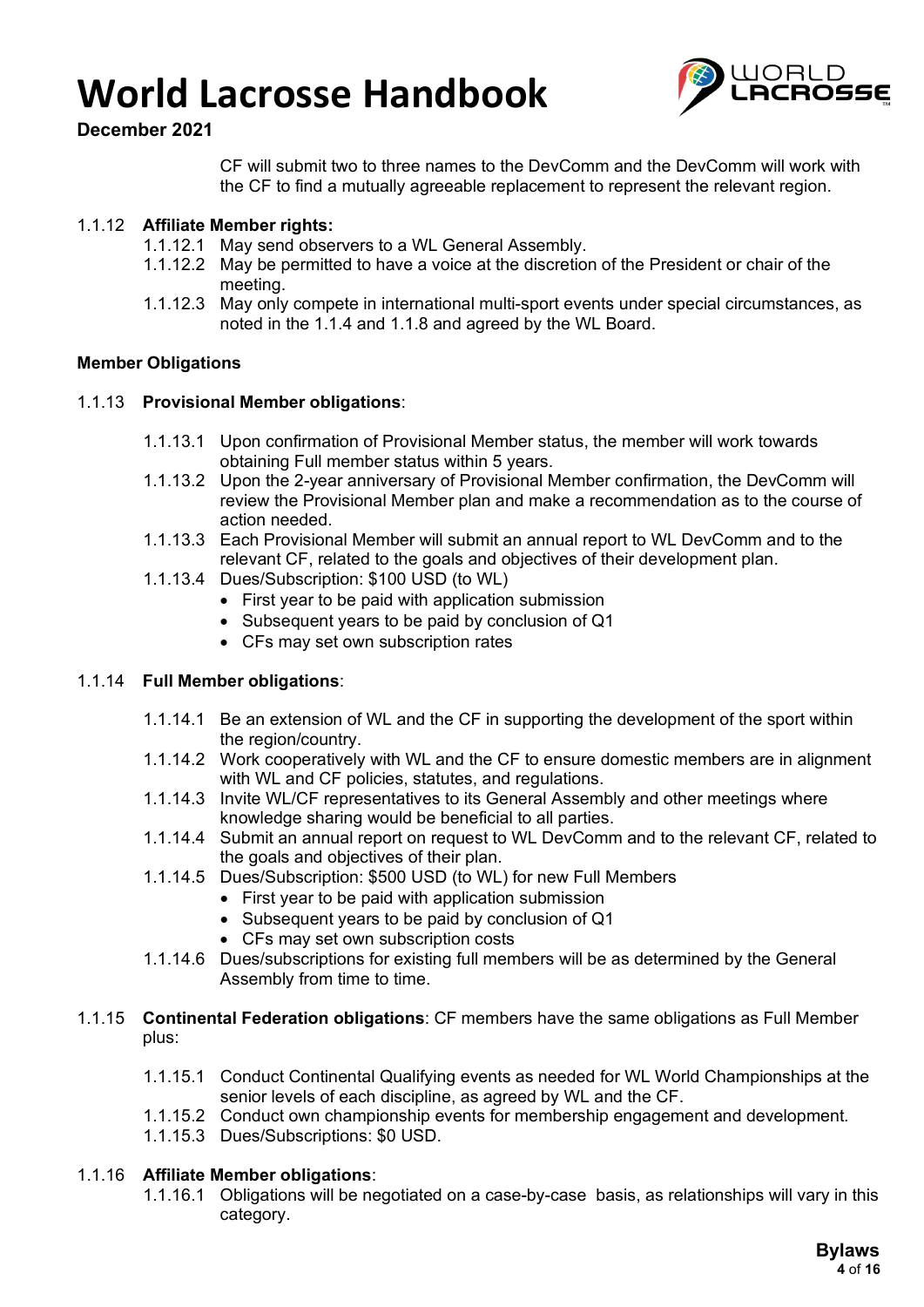

**December 2021**

- 1.1.16.2 Dues/Subscriptions: \$250 USD (to WL)
	- First year to be paid with application submission
	- Subsequent years to be paid by conclusion of Q1
	- CFs may set own subscription costs if joining a CF is applicable.

#### **Membership Process**

- 1.1.17 A country must join WL and the respective CF simultaneously.
- 1.1.18 **Provisional Member Joining Process**: The process noted below is for prospective membercountries to receive Provisional Member status with WL and their respective CF.
	- 1.1.18.1 Application package containing items noted in 1.1.5 to be submitted to the WL Director of Sport Development (WL DSD) for review and communication with CF (This is reciprocal if a prospective member approaches the CF first).
	- 1.1.18.2 WLDSD, respective regional representative, CF representative and Chair of DevComm works with the potential Provisional Member to revise the application as needed.
	- 1.1.18.3 The application package to be approved by the respective CF Board via the CF representative.
	- 1.1.18.4 WL DSD, respective regional representative, CF representative and Chair of DevComm present the application to the DevComm for review and recommendation to the WL Board.
	- 1.1.18.5 Once approved by the WL Board, WL will send the recommendation to its full membership for a postal vote or depending on timing consideration at a General Assembly.
	- 1.1.18.6 Once approved by WL member vote, WL and CF co-confer Provisional Membership status upon the applicant.
- 1.1.19 **Full Member Joining Process**: The process noted below is for Provisional (formerly Associate) Members to advance to Full Member status with WL and their respective CF (if applicable).
	- 1.1.19.1 Application package containing items noted in 1.1.6 will be submitted to the WL DSD for review and communication with CF (This is reciprocal if a prospective full member approaches the CF first).
	- 1.1.19.2 WL DSD, respective regional representative, CF representative and Chair of DevComm will work with the Provisional Member to revise the application as needed.
	- 1.1.19.3 WL DSD, respective regional representative, CF representative and Chair of DevComm will present the application to the DevComm for review and once approved will take the recommendation to the WL Board.
	- 1.1.19.4 Once approved by the WL Board, WL will send the recommendation to its full membership for a postal vote or depending on timing consideration at a General Assembly vote.
	- 1.1.19.5 Once approved by WL member vote, WL and CF co-confer Full Member status upon the applicant.
- 1.1.20 **Continental Federation Member Joining Process**: The process noted below is for organizations seeking membership with World Lacrosse as a Continental Federation Member.
	- 1.1.20.1 Application package containing items noted in 1.1.7 will be submitted to the WL DSD.
	- 1.1.20.2 Prospective CF will be recommended from the DevComm to the WL Board. For the prospective CF to be approved, WL Board will seek approval by a vote of two thirds of the full member NGBs in the respective geographic region.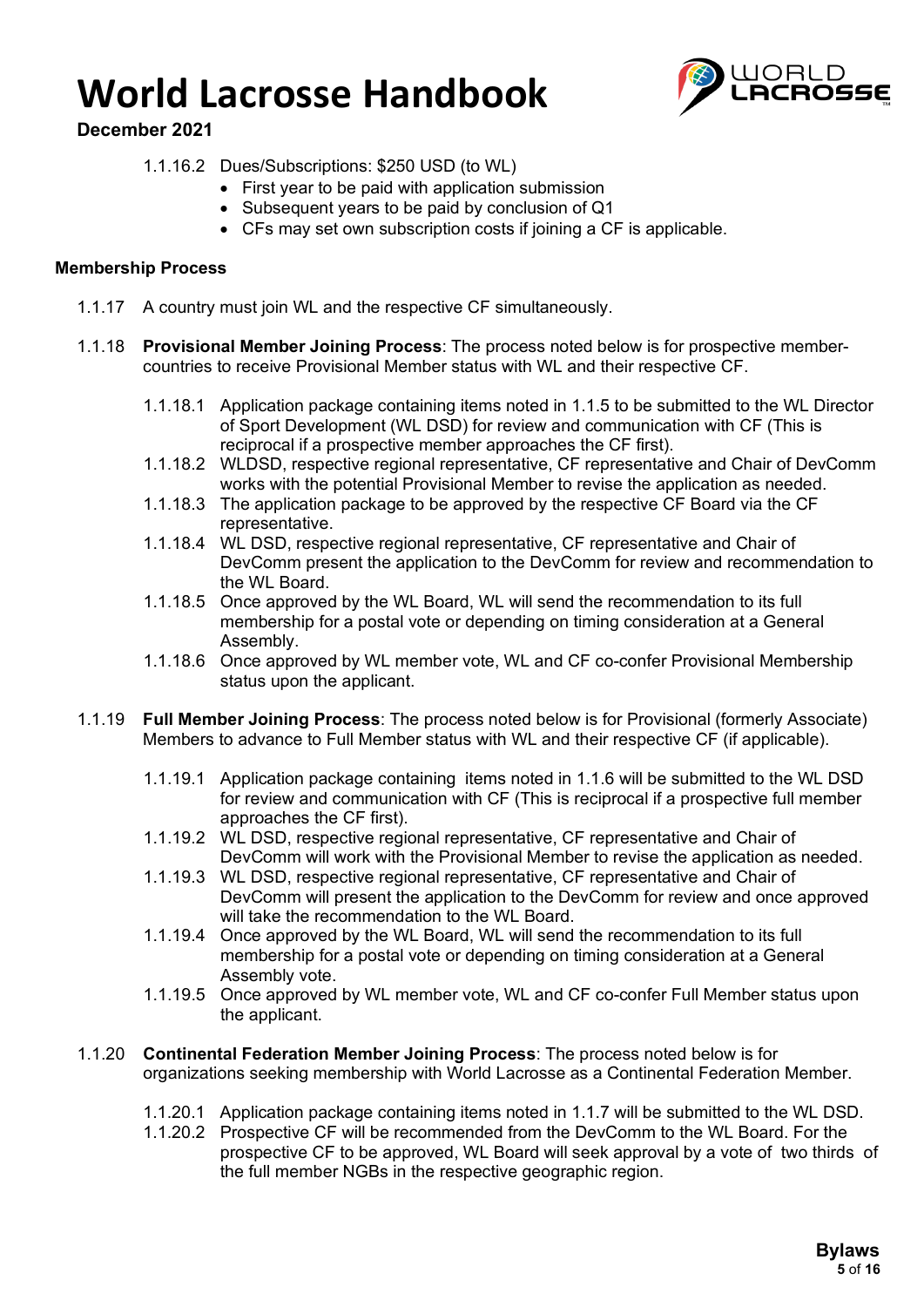

### **December 2021**

- 1.1.21 **Affiliate Member Joining Process**: The process noted below is for organizations seeking Affiliate Membership with World Lacrosse and also with a CF if applicable.
	- 1.1.21.1 Candidate organization will submit a written proposal. indicating if the organization desires to join respective CF and/or WL. For Affiliates, membership in both is not required in most circumstances.
	- 1.1.21.2 The form will be reviewed by WL Management/DevComm as appropriate and CF Board if applicable.
	- 1.1.21.3 A contract/memorandum of understanding(MOU) will be established between all organizations involved; MOU requires signature of CEOs or appointee for each organization.
	- 1.1.21.4 WL CEO and/or CF President (if applicable) will recommend application to appropriate Board(s).
	- 1.1.21.5 Appropriate Board(s) will accept or decline the Affiliate application. If the application is accepted, MOU is activated. If the application is denied, the MOU is not activated.

### 1.1.22 **Membership Review**

- 1.1.22.1 Every Full Member, Provisional Member, CF Member and Affiliate Member may be asked to provide a report when requested by the WL Board or DevComm. Understanding the time and effort it can take to develop an annual report, WL will provide a template to its members for annual reporting. This template is heavily focused on raw data collection and will be available in the Member Toolkit
- 1.1.22.2 The DevComm will regularly review the status of member NGBs and make recommendations on any status change as necessary or on benefit limitation as a Member considering their attendance at WL meetings and WL Events and also their domestic play situation as necessary.

### **1.2 World Lacrosse Board Composition**

- 1.2.1 Members of the Board are elected by the GA and for specialist positions appointed by the Board and elected by other relevant groups including the Athletes' Commission and the Continental Federations.
- 1.2.2 BOARD COMPOSITION (precise titles and related responsibilities may change from time to time to reflect strategic priorities)
	- 1.2.2.1 President Member-elected
	- 1.2.2.2 Vice President Member-elected
	- 1.2.2.3 Finance & Governance Director Member-elected
	- 1.2.2.4 Competition Director Member-elected<br>1.2.2.5 Technical Director Member-elected
	- 1.2.2.5 Technical Director Member-elected<br>1.2.2.6 Development Director Member-elec
	- Development Director Member-elected
	- 1.2.2.7 Diversity and Inclusion Director Member-elected
	- 1.2.2.8 Independent Directors (2) Board-appointed, with voting privileges
	- 1.2.2.9 Athletes Commission (2) Commission-appointed, Chair and Deputy Chair, gender balanced, both with voting privileges
	- 1.2.2.10 Continental Federation Director elected by the Continental Federation Members
	- 1.2.2.11 CEO Board-hired, with voting privileges
	- 1.2.2.12 Legal Counsel Board-appointed, without voting privileges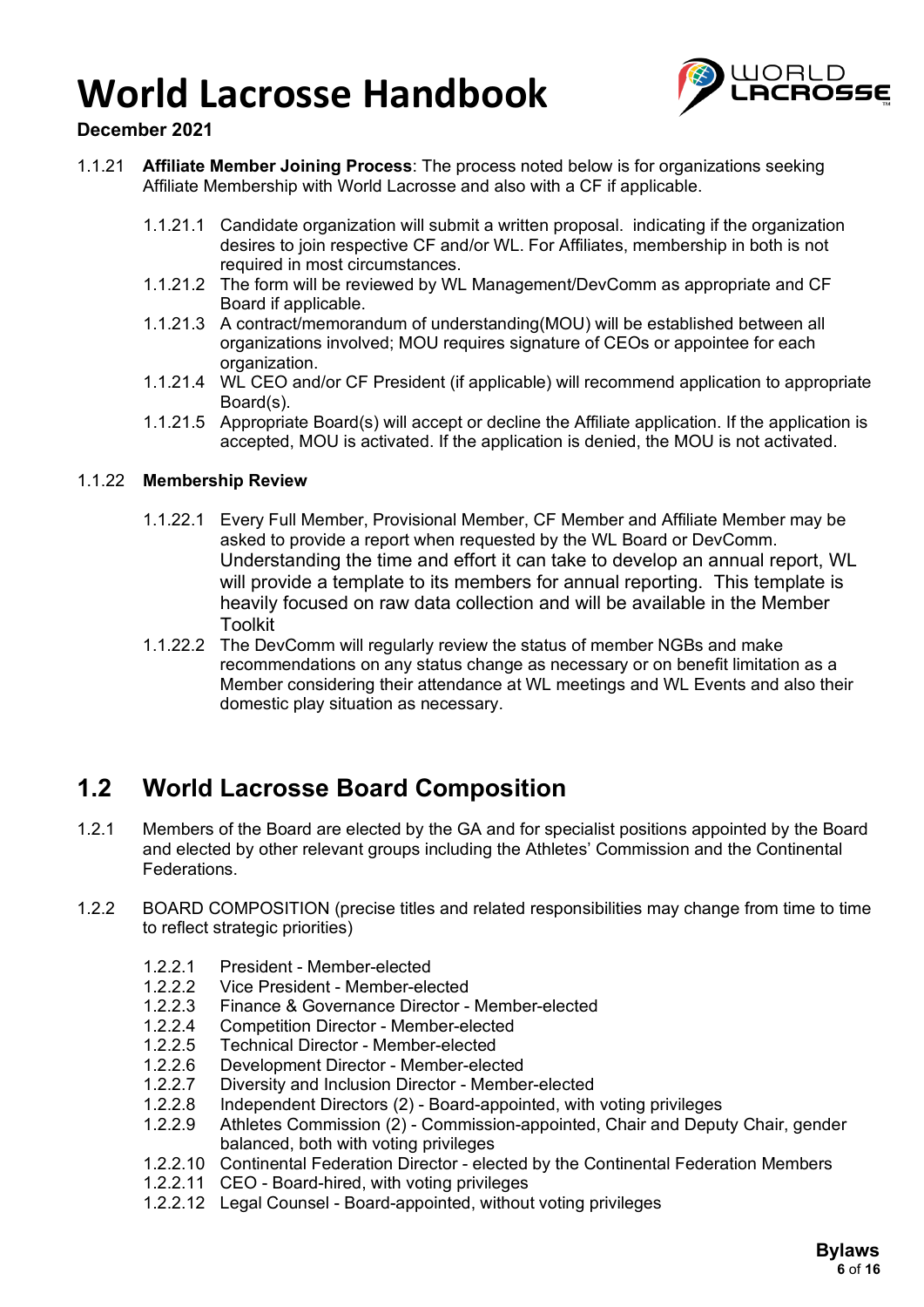

### **December 2021**

- 1.2.3 Board nominees, for election, must be a National of or reside within a Full Member nation in order to be considered for Board positions. If nominated by a different Member (not the country of residence) then the nomination must be supported by the home country Member (written confirmation being required). Board members may nominate for positions that fall vacant at General Assemblies or otherwise.
- 1.2.4 The Nominations Committee is responsible for publicizing any Board and Committee Chair vacancy to the Board, committees and delegates of the GA, identifying nominees, and distributing to the Member nominated contact point, at least 30 days prior to all GA meetings, a list of nominees for any Board positions for which an election is required.
- 1.2.5 Board terms will normally be four (4) years, and elected Board members may serve up to three (3) consecutive four-year terms, before they must cycle off the Board for at least one year.
- 1.2.6 Appointed Board members will serve at the will of the Board and will be defined at the time of appointment. Appointment durations will be advised to members at each General Assembly.

### **1.3 World Lacrosse Board Roles and Responsibilities**

- 1.3.1 World Lacrosse (WL) is a non-profit, tax-exempt organization under section 501(c)(3) of the United States Internal Revenue Code. As a result, WL and its Board members are subject to strict ethical guidelines and public scrutiny. Board members must meet three standards of conduct when carrying out Board responsibilities, including:
	- 1.3.1.1 Ensuring that operations and resources are aligned to fulfil the mission. Programs and services must support the mission.
	- 1.3.1.2 Ensuring responsible financial and legal stewardship when making Board decisions and taking action.
	- 1.3.1.3 Committing to serve the best interests of the organization. Board members cannot "self-deal" or use their Board position for personal gain, nor can they favor the interests of a stakeholder group above the overall interests of the WL.
- 1.3.2 WL Board collective responsibilities include the following:
	- 1.3.2.1 **Determine mission and purposes**. The WL Board creates and periodically reviews a statement of mission and purpose that is relevant in the current environment and appropriately serves its primary stakeholders.
	- 1.3.2.2 **Select the chief executive**. The WL Board reaches consensus on the chief executive's (CEO)responsibilities and undertakes a careful search to find the most qualified individual for the position.
	- 1.3.2.3 **Support and evaluate the CEO**. The WL Board ensures that the CEO has the moral and professional support they need to further organizational goals.
	- 1.3.2.4 **Perpetuate diversity and inclusion goals**. The WL Board reflects the organization's core belief that a diverse, inclusive and welcoming culture will best position the organization to achieve its strategic goals.
	- 1.3.2.5 **Ensure effective strategic and operational planning**. The WL Board must actively participate in an overall planning process and assist in implementing and monitoring plan goals.
	- 1.3.2.6 **Monitor and strengthen programs and services**. The WL Board determines which programs are consistent with the organization's mission and monitor their effectiveness.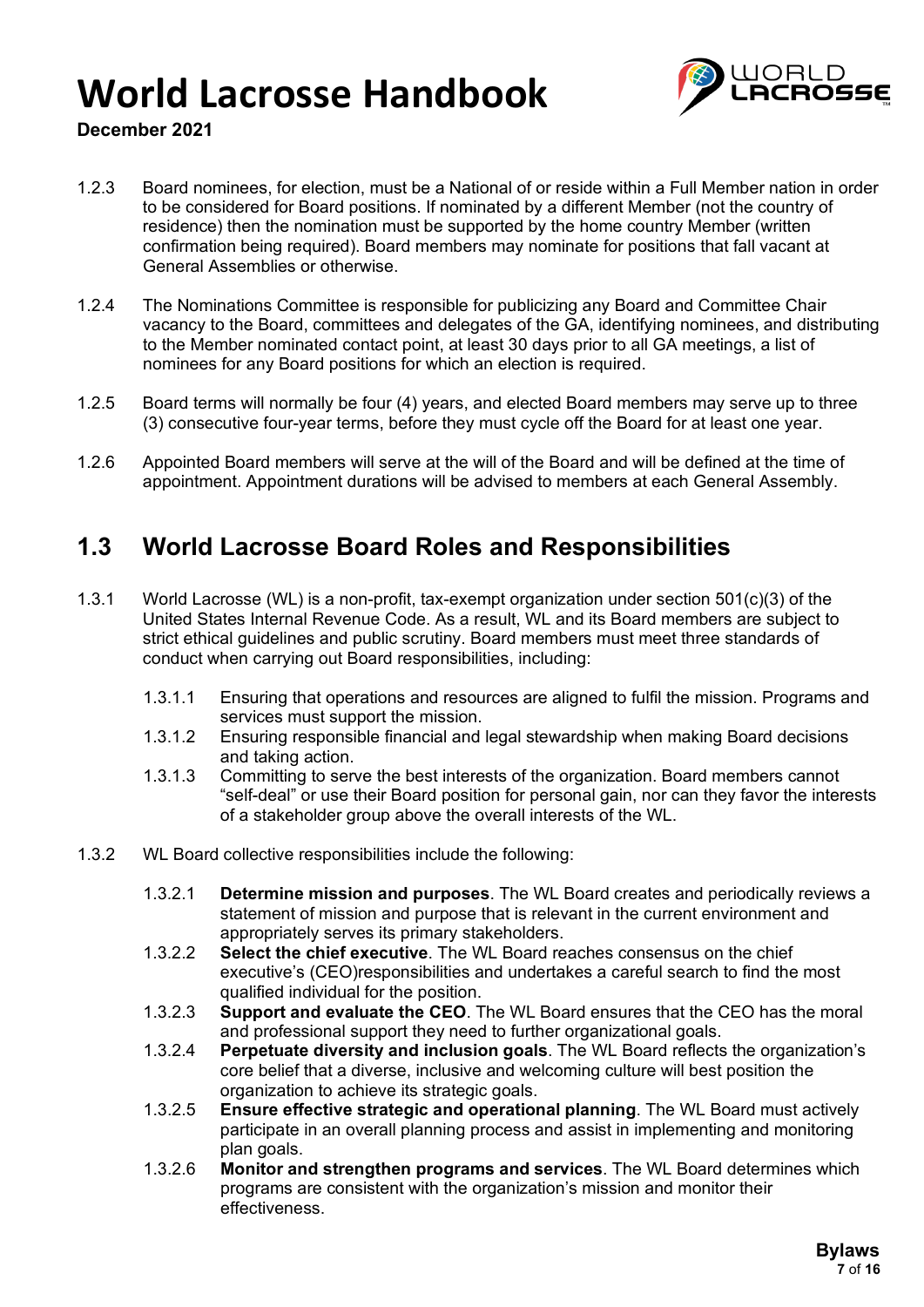

### **December 2021**

- 1.3.2.7 **Ensure adequate financial resources**. The WL Board makes sure the organization has the resources needed to fulfil its mission.
- 1.3.2.8 **Protect assets and provide financial oversight**. The WL Board assists in developing an annual budget, oversees an annual audit, ensures that proper financial controls are in place and monitors organizational compliance with legal and fiduciary laws and regulations.
- 1.3.2.9 **Build a competent Board**. The WL Board articulates prerequisites for Board candidates, recruits and orients new members, periodically and comprehensively evaluates its own performance, and ensures that Athlete representation is maintained.
- 1.3.2.10 **Ensure legal and ethical integrity**. The WL Board is ultimately responsible for adherence to legal standards and ethical norms.
- 1.3.2.11 **Enhance the organization's public standing**. The WL Board clearly articulates the organization's mission, accomplishments, and goals to the public, and garners support from the community.
- **1.3.3** Understanding Board responsibilities is fundamentally important. Understanding how to perform them is equally important. WL Board members are expected to perform the following:
	- 1.3.3.1 Understand and execute Board responsibilities, both generally and specific to the board position held, while respecting the board delegated authority and responsibility of the CEO.
	- 1.3.3.2 Lead strategically with a forward focus; collaboratively with the CEO, set strategic direction and high-level priorities.
	- 1.3.3.3 Avoid micromanagement by getting caught-up in day-to-day details; respect the CEO's authority to lead and manage WL staff and operations.
	- 1.3.3.4 Commit to the best interests of WL and its membership; vote and act responsibly in support of WL and its stakeholders, not exclusively for one member or a group of members.
	- 1.3.3.5 Support Board decisions once they are made.<br>1.3.3.6 Assure the confidentiality of information distrib
	- 1.3.3.6 Assure the confidentiality of information distributed to and discussed by the board.<br>1.3.3.7 Behave ethically, taking care to disclose and act appropriately on any conflicts of
	- Behave ethically, taking care to disclose and act appropriately on any conflicts of interest.
	- 1.3.3.8 Behave courteously; communicate succinctly and respectfully; listen attentively to others; proactively encourage and seek to understand diverse viewpoints.
	- 1.3.3.9 Regularly attend and prepare for Board meetings, GAs, calls and other activities.
	- 1.3.3.10 Serve as an advocate for WL, speak well of WL and other Board members.
- **1.3.4** The increasing legal and fiduciary responsibilities of WL, as well as the desire for greater mission success, requires the following commitments:
	- 1.3.4.1 **Roles & Responsibilities**: Highly performing organizations clearly define roles. Job descriptions that articulate roles and responsibilities for Board members (and for officers, CEO and committee chairs) have been developed and will continue to be reviewed, distributed and presented in a comprehensive Board member orientation, and reviewed annually. Board powers and key responsibilities are codified in these Bylaws.
	- 1.3.4.2 **Board Recruitment**: Board recruitment is strategic and proactive. WL will recruit individuals who are highly capable of performing Board responsibilities and will act in accordance with best practices and governing standards. Careful consideration must be given to what each Board candidate can contribute in terms of skills, experience, and sound judgment for the organization. Well-qualified Board members possess the highest personal values, judgement and integrity. They understand athletic competition, Olympic ideals and will be familiar with the business, financial and other challenges that face WL. They may have a strong background in finance, marketing, fundraising, audit, management, communications and sport. Before accepting a Board position,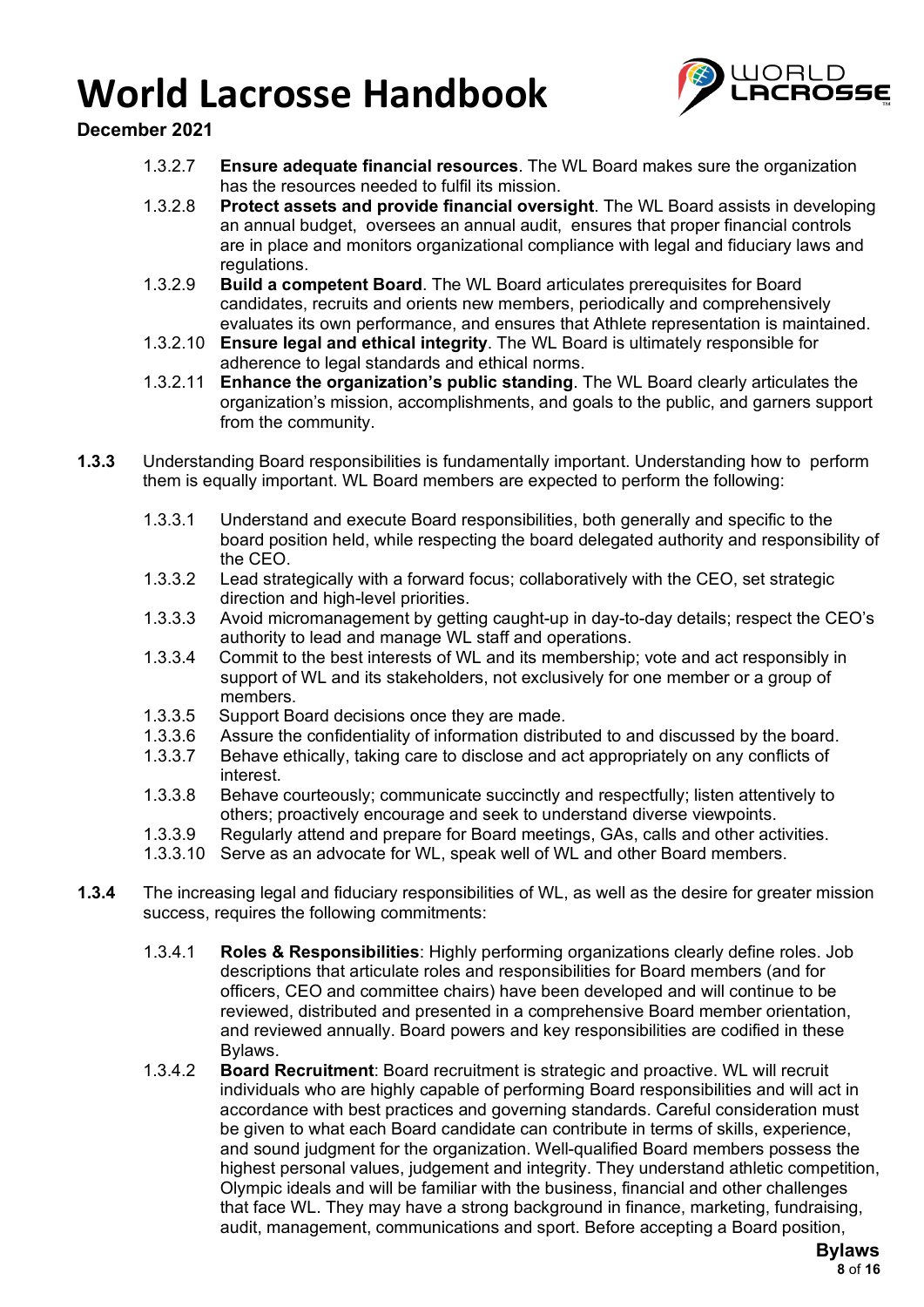

**December 2021**

candidates must be informed of Board responsibilities and be asked if they are prepared to commit the necessary time and effort to fulfil them well.

- 1.3.4.3 **Athletes as Board Members**: Athletes are key stakeholders of WL, and WL Bylaws require WL Athletes Commission-appointed representation on the Board. Given that athletes may be actively competing or just beginning their professional careers, attention must be given to whether the athlete being put forward has the time, flexibility and focus to perform Board service.
- 1.3.4.4 **Ethics and Conflicts of Interest**: Avoiding real or perceived conflicts of interest is a Board imperative. The Board develops and follows ethics and conflict of interest policies that are applicable to NGB stakeholders, including staff, volunteers, Board and committee members. These stakeholders certify compliance annually, which includes completion of conflict of interest disclosure forms.
- 1.3.4.5 **Fiduciary Responsibility**: Financial oversight is a crucial Board responsibility and includes, but is not limited to:
	- ●Approving and monitoring budgets
	- ●Approving independent auditors to conduct annual audits
	- ●Approving any loans, accumulations and restricted accounts
	- ●Overseeing bank accounts, investment advisors and/or endowments
	- ●Monitoring sales transactions and checking for any unrelated business income
	- ●Complying with legal and fiduciary laws and regulations
	- ●Overseeing compensation, benefits and liability.
	- ●Approving capital campaigns and fundraising goals.
- 1.3.4.6 **Strategic Planning**: WL Board members partner with the CEO to set strategic direction and measure progress. The value of strategic planning lies not only in creating a plan document, but also in the planning process itself. If done well, this process provokes productive thought, sparks compelling dialogue, and fosters stakeholder collaboration and commitment to the success to benefit the entire organization.
- 1.3.4.7 **Fundraising**: Board members prioritize and support the execution of WL fundraising activities.

### 1.3.4.8 **Assessment**:

- ●CEO: The WL Board, or a subset of the Board, will manage the CEO's job performance annually. The job description, any performance goals and review process will be established and agreed upon with the CEO at least one-year in advance of the review. Board members must commit to supporting the CEO's efforts toward goal achievement, while simultaneously holding him or her accountable to those goals. Constructive feedback, both positive and developmental, must be given regularly throughout the year.
- Board Members: The WL Board will engage in a self-assessment program. In addition to assessing the CEO's performance every year, Boards will assess their own performances through a simple online tool. Individual Board members may evaluate the Board's performance, using Board member responsibilities and governing behaviors as the baseline. Results must be reported to the Board and discussed at a meeting.
- 1.3.5 The Board will have the ultimate authority to oversee the Federation's budget once it is approved by the General Assembly.
- 1.3.6 The Board will serve as the Federation's Strategic Planning Committee, with up to four (4) other people, and is charged with overseeing efforts to prepare, present for General Assembly approval and implement the Federation's strategic plan. The Board will also monitor and evaluate the plan, and provide regular progress reports to the General Assembly.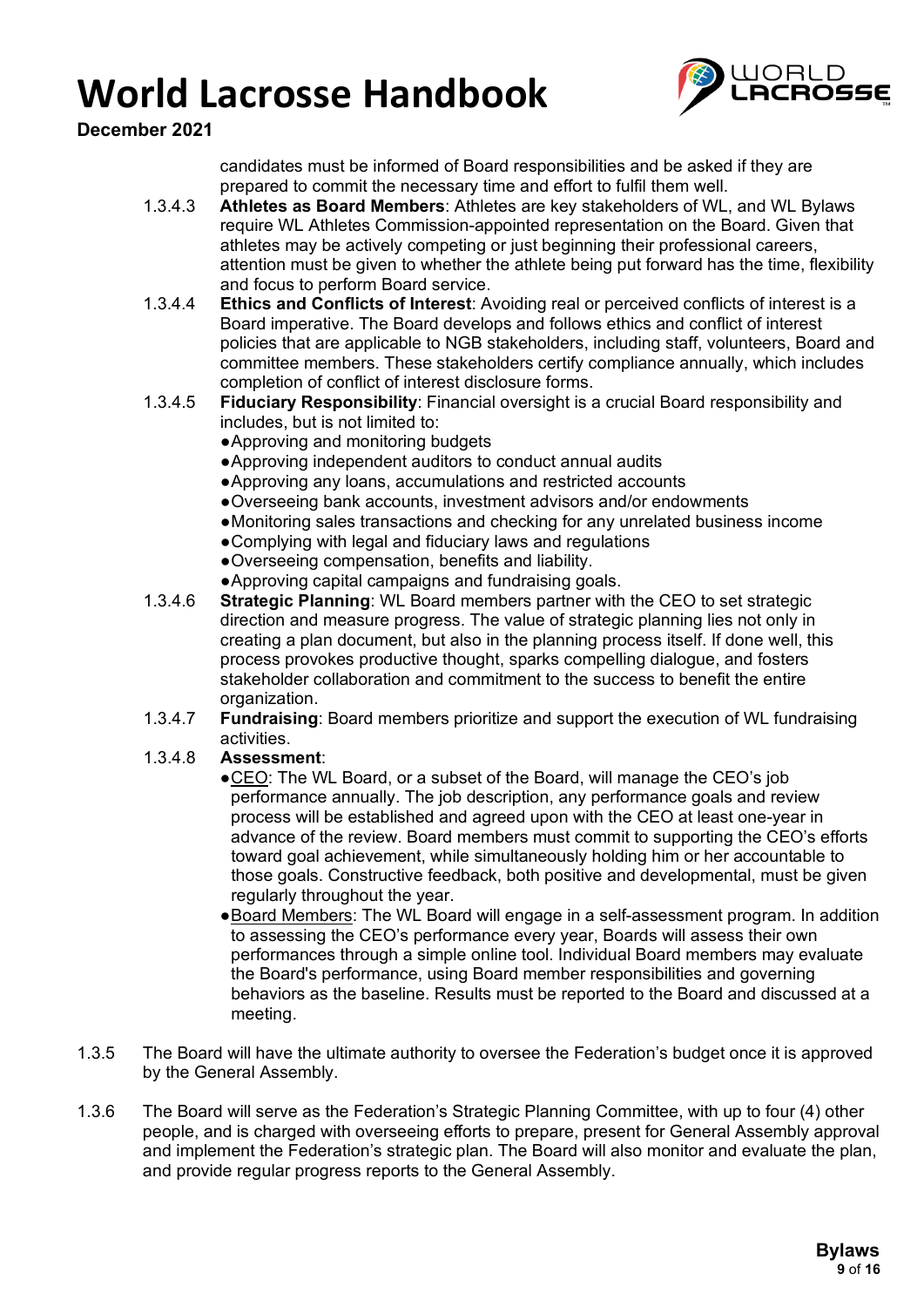

### **December 2021**

- 1.3.7 The President will establish the agenda and timing for Board meetings and the General Assembly, and preside over these meetings. The President, subject to Board approval, will have the power to temporarily fill Board vacancies until the next meeting of the General Assembly, at which a formal election for the vacancy will be conducted.
- 1.3.8 Members of the Board are expected to attend all Board meetings whether held in person or electronically. As a minimum there will be 4 meetings per annum, as well as the General Assembly and various electronic calls in between formal Board meetings as required. The President and Finance and Governance Director will determine the dates of Board meetings in liaison with the WL CEO.
- 1.3.9 The Board will have and may exercise all of the powers and authority of the General Assembly and the Rules Assembly, in between meetings of the General Assembly and the Rules Assembly, in the management and governance of the Federation except for the following:
	- 1.3.9.1 The adoption, amendment or repeal of the Bylaws and Constitution.<br>1.3.9.2 The amendment or revocation of any resolution of the General Asse
	- The amendment or revocation of any resolution of the General Assembly that by its terms is amendable or revocable only by the General Assembly.
	- 1.3.9.3 Action that is in conflict with the Bylaws or a General Assembly resolution pertaining to a committee of the Federation.
	- 1.3.9.4 Playing rule changes.
	- 1.3.9.5 Eligibility requirements.
	- 1.3.9.6 Increases in member dues.
	- 1.3.9.7 Decisions on proposed new WL championship events.<br>1.3.9.8 Changes in the world event calendar.
	- 1.3.9.8 Changes in the world event calendar.<br>1.3.9.9 Acceptance of new members
	- Acceptance of new members.
- 1.3.10 The Board will have the responsibility to evaluate the performance of each committee of the Federation and approve and/or replace committee chairs as needed or in the best interest of the Federation.

### **1.4 General Assembly Meetings**

- **1.4.1 Organization**: For an in person meeting the following is required:
	- 1.4.1.1 A main meeting room capable of holding 100+ people is required.<br>1.4.1.2 A "top table" is required that will accommodate all members of the
	- A "top table" is required that will accommodate all members of the WL Board.
	- 1.4.1.3 A side table near the 'top table' is required for staff members.<br>1.4.1.4 All delegates and observers should be seated at tables facing
	- 1.4.1.4 All delegates and observers should be seated at tables facing the Board top table.<br>1.4.1.5 Projection capability (DVD, PowerPoint) and a whiteboard should be available in al
	- Projection capability (DVD, PowerPoint) and a whiteboard should be available in all meeting rooms.
	- 1.4.1.6 Two smaller rooms capable of holding up to 50 with chairs, but not necessarily tables, should be available as breakout rooms for discussions.
	- 1.4.1.7 A third room capable of holding up to 20 people should be available as an office/board meeting room throughout the period of the GA from the night before until the end.
	- 1.4.1.8 The three meeting rooms are generally required over the period 8.00am to 7.00pm but it is desirable if the rooms could be available in the evenings up to 10.30pm.
	- 1.4.1.9 A reception room for one night (either the night before or the first night of the GA) is needed to hold 100+ people, with food and drink in buffet style, with some tables and chairs.
	- 1.4.1.10 All venues to have microphone for speakers (ideally mobile but fixed is also acceptable). Ideally mobile microphones for questions from the floor should also be available.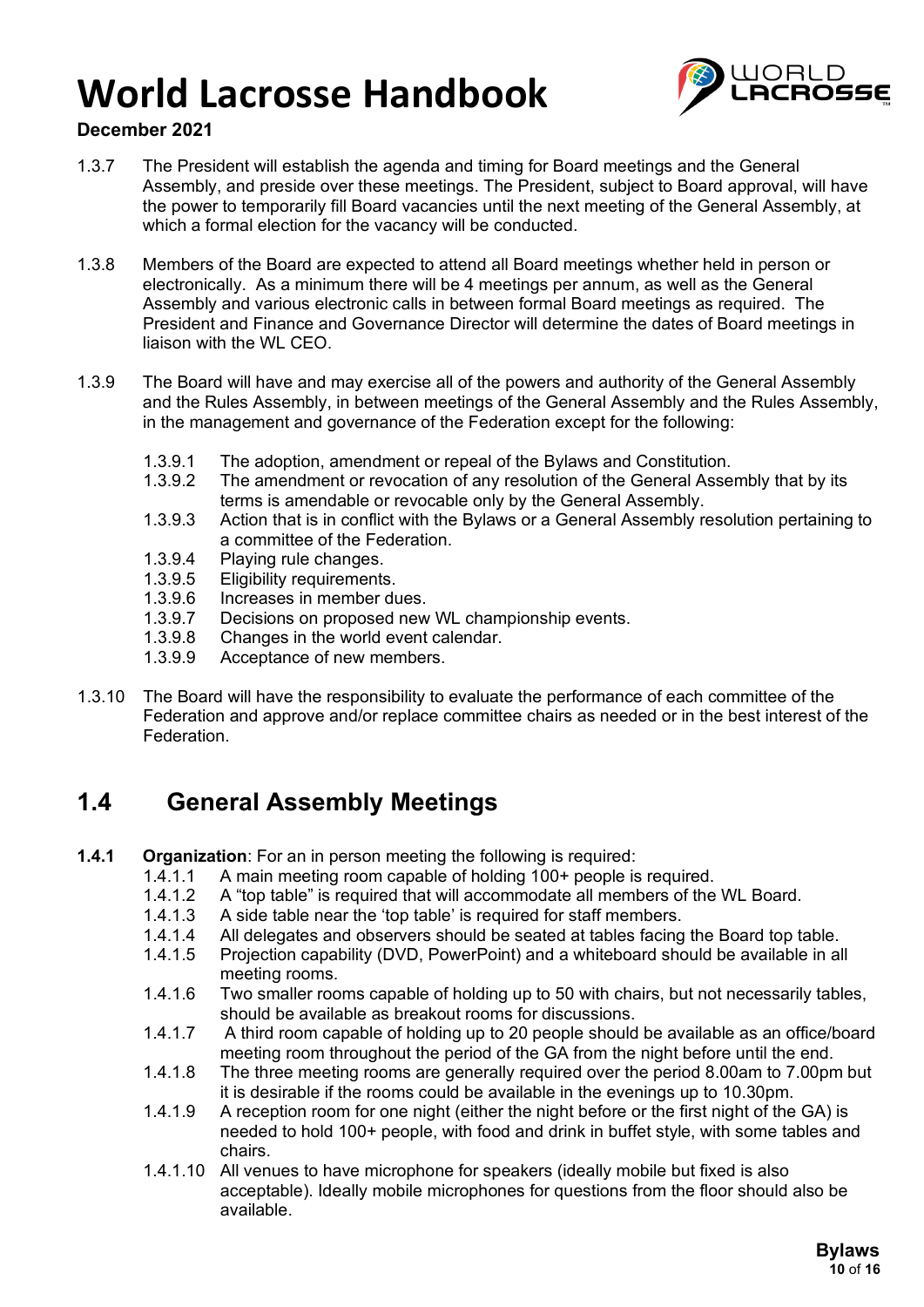

### **December 2021**

- 1.4.1.11 The main meeting room requires excellent internet capability both for delegates to download papers to mobile devices and also for electronic voting during the meeting.
- 1.4.1.12 Multiple extension cables should be made available so that delegates may plug in devices during meetings as needed.
- 1.4.1.13 Sometimes the main meeting room may be required on the day prior to the start of formal meetings for discussions on specific issues/pre briefings for delegates.
- **1.4.2 Documentation**: Where any provision of the Constitution or of any other document provides expressly or by implication for any document to be "in writing" or "written" or refers to "a copy" of any document, such document may be in the form of and sent by fax, e-mail, pdf or any other form of electronic communication provided that the Board will be entitled to request that any such document will, or will in addition, be in hard copy and, if signed, with the original signature in manuscript and/or delivered by hand or sent by post, airmail or courier.
- **1.4.3 Notice of GA Meetings**: Preliminary notice of each General Assembly Meeting shall be sent to the nominated contact points of all Members not less than four months prior to its scheduled date. Such notice will provide as much information as possible including the proposed place, date and time of the meeting, and be accompanied by a draft agenda. Members are required to submit matters for inclusion in the final agenda to the Finance and Governance Director no later than 90 days prior to the scheduled General Assembly. Final notice of each General Assembly together with relevant documentation, including any resolutions for Constitution, Bylaw or Rule change, shall be sent to all NGB nominated contact points not less than 60 days prior to the General Assembly. The notice will specify the place, date and time of the General Assembly and include a final agenda specifying the nature of the business to be transacted at the General Assembly and the names of any candidates for the Board or Committee Chair positions
- **1.4.4 Attendance at General Assembly Meetings**: As stated in the Constitution all Full Members and CF members are entitled to send one delegate (who must be named in advance). Additionally, each Full and CF Member may optionally send an observer (who must be named in advance) to the meeting. Observers will be seated behind the delegates (where physical constraints of the meeting room permit this). Observers may only address the meeting with agreement of the Chair at the specific request of the delegate. The Chair may decline such a request. In advance of any meeting, and before 30 days, the member NGB must declare and advise the name of their delegate and any observer to the WL Chief Operating Officer (COO). The delegate must cast any vote. Provisional and Affiliate members may send up to 2 observers to General Assemblies, who must be named 30 days prior to the General Assembly.
- **1.4.5 NGB Nominated Contact / General Assembly Delegate**: Member NGBs must declare and advise their prime contact point for all Federation communications. It is expected that this would be an officer or employee of the NGB. Prior to any meeting of the General Assembly the NGB must declare and advise the name of their delegate and any observer to the COO . This should be at least 30 days in advance of any meeting. Expenses for delegates and observers will be the responsibility of the relevant Member NGB.

### **1.4.6 Meeting Standing Orders**:

- 1.4.6.1 The President will preside as chair at all meetings of the General Assembly. In their absence or if unwilling to act, the Vice President will act and if the Vice-President is absent or unwilling to act, another Board member will act subject to agreement of the General Assembly on a show of hands.
- 1.4.6.2 No resolution will be put to a vote at a meeting of the General Assembly unless a quorum of Members (as defined in the Constitution) is present at the time it is so put.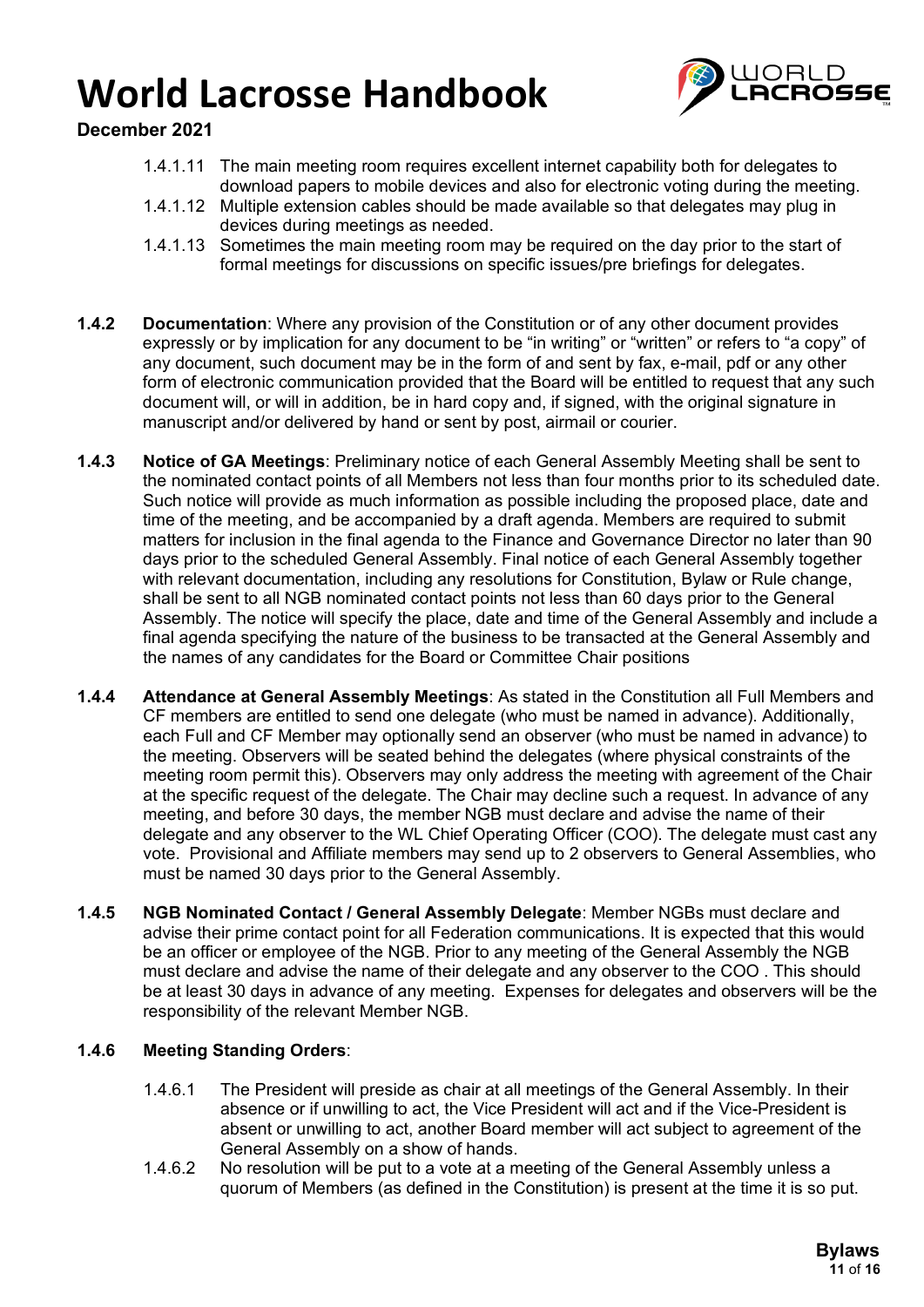

### **December 2021**

- 1.4.6.3 At any meeting of the General Assembly a resolution put to vote will be decided on a show of hands unless, before the show of hands, a poll is demanded by the chair or by at least four General Assembly eligible voting Members.
- 1.4.6.4 "Show of hands" in this context means holding up the Voting Card (or paddle). A Voting Card will be provided to each Member eligible to vote to clearly indicate the sectors (Men's / Women's, Field / Box / Sixes) that are appropriate to the Member.

### **1.4.7 Election of Board**:

- 1.4.7.1 In any case where there is only one candidate for an office, whether or not that candidate is elected will be determined by Resolution.
- 1.4.7.2 In any case where there are two candidates for an office, a secret ballot will be taken of the eligible voting General Assembly Members present. On any such ballot, the candidate receiving the majority in number of votes cast will be elected to the relevant office. If a tie occurs on any such ballot a repeat secret ballot will be taken. To avoid doubt, there will be no limit on the number of such repeat secret ballots that may be taken.
- 1.4.7.3 In any case where there are more than two candidates for an office, a secret ballot will be taken as above. On any such ballot the candidate receiving the least number of votes cast will be eliminated from the election. This will occur until two candidates remain for office.
- 1.4.7.4 Ballot papers will be in such form as the Board (acting by resolution or by the majority in number of its members who would constitute a quorum for the purposes of a resolution) may from time to time prescribe. The Board (so acting) will be entitled to decide whether a ballot paper purporting to cast a vote has validly cast a vote and its decision will be final. The General Assembly will be entitled to appoint two (2) scrutineers to manage any ballot. Nominations for election to each Board position will be submitted in writing to the VP (Chair of the Nominations Committee) by no later than 90 days prior to the scheduled date for the General Assembly at which any election is due to take place. The VP will forward it to the Nominations Committee.

### **1.4.8 Playing Rule Changes Process**

- 1.4.8.1 Playing Rules are determined separately from the General Assembly, through debate in a virtual Rules Assembly (RA) and subsequent electronic/postal voting, and are subject to sector voting rules as laid out in Constitution 1.6.9.
- 1.4.8.2 Playing Rules will normally be subject to a two year review process, except for rules relating to safety, equipment modification and new disciplines, which may require more frequent changes. The process is shown in a flow chart in Rules 101.
- 1.4.8.3 The WL Rules Committee will oversee and manage the process, with a broader membership including different stakeholders beyond the rules/officials representatives.
- 1.4.8.4 Rules made by WL are only intended to be for WL events and recognized/sanctioned/authorized international events and external multisport events.
- 1.4.8.5 Rules for all other levels of play should be determined by the NGB/CF for domestic use. NGBs/CFs may choose to follow the WL rules or to adapt them or to develop their own rules sets.
- 1.4.8.6 No alteration to the Playing Rules will be made to apply to a world event within a period of one (1) year prior to that world event except with the unanimous agreement of relevant sector votes or if a rule clarification or equipment modification (see below for definitions).
	- ●Rule clarification: minor changes to wording to improve understanding of intent of a rule). These can be passed by the World Lacrosse Board with the input from the relevant Rules subcommittee Chair through the Technical Director and do not require GA approval.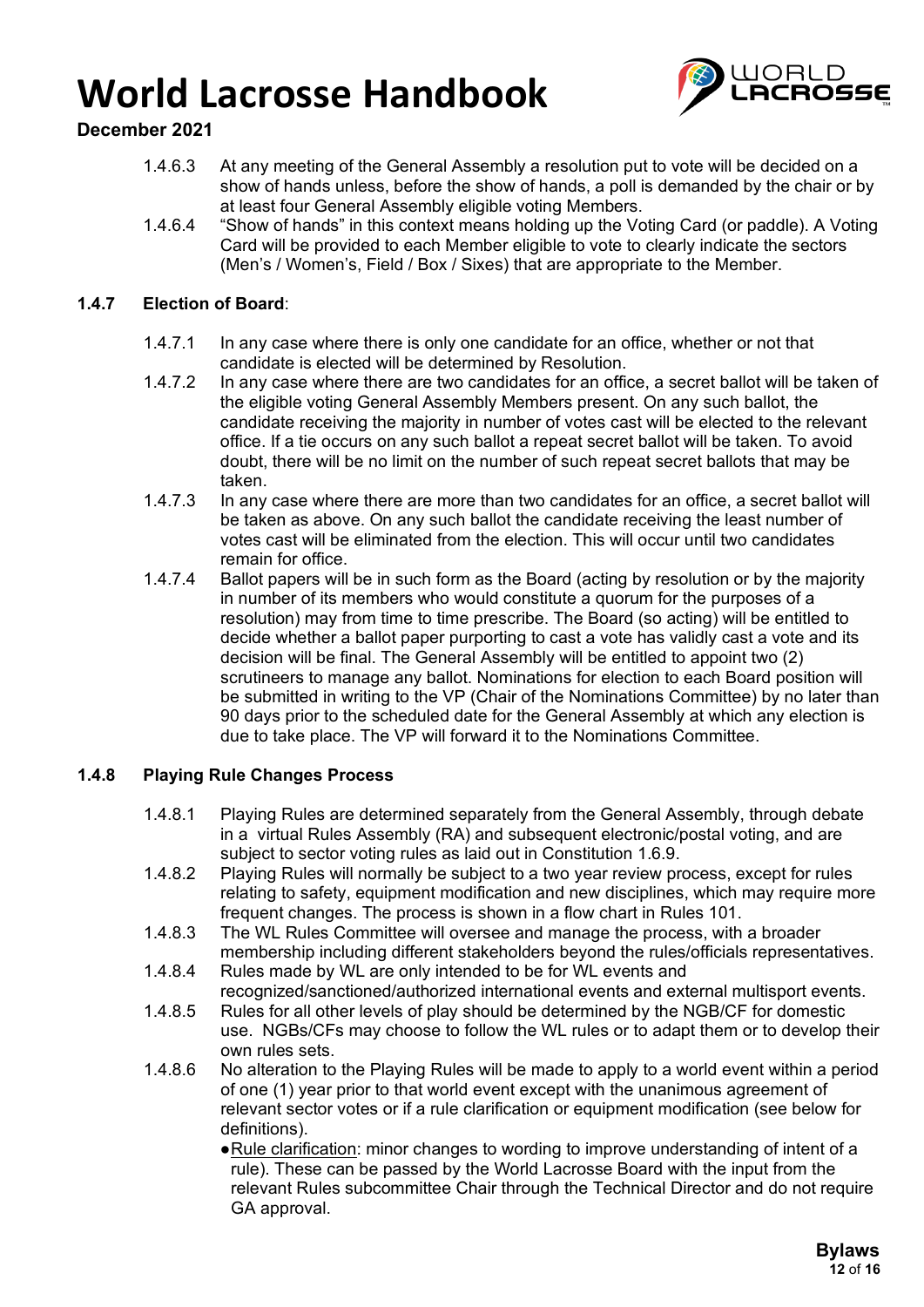

**December 2021**

- ●Equipment Modification: changes to equipment specifications which are measurable or impact player safety. These can be passed by the World Lacrosse Board with input from the relevant Rules subcommittee Chair through the Technical Director and do not require GA approval
- 1.4.8.7 Unless submitted by the World Lacrosse Board, a request for changes to Rules may only be submitted by Full Members that field at least one team in the respective (Box, Field or Sixes) World Event discipline and must be seconded by a Full Member from another Continental Federation region that has fielded at least one team in the respective World Event discipline in order to be considered by the RA. Proposals must be submitted by the official contact for each of the NGBs involved and not by their rules/officiating representative(s).
- 1.4.8.8 Proposed rules changes must be submitted using a standard form which indicates the category or reason for the proposed change.
- 1.4.8.9 Proposed Rule Change Schedule
	- January 31 annually deadline for open submission of rule changes to Rules committee.
	- Sector rules committee consider potential changes during Q1.
	- A virtual Rules Assembly (RA) will be called for each sector considering rules changes in each year, with the role to debate and clarify proposed rules changes prior to a vote. Sector members attending such RA will be enabled to bring appropriate stakeholders (e.g. Athletes, coaches, officials and an authorized official voting person) to ensure wide debate and understanding prior to vote.
	- The RA will determine if any rules need to have a trial period prior to voting and under what timescale and conditions.
	- An electronic postal vote will normally be called 14-28 days after each RA. Voting procedures will be as laid out in Constitution 1.6 for the General Assembly.
	- Any new rules book will be subject to external professional editing.
- **1.4.9 GA meeting minutes and financial reports**, along with all accompanying reports, will be circulated to the delegates of all members within 60 days following a meeting.
- **1.4.10 Annual Member Reports**: The WL Board or DevComm may request from each Member a report covering playing / coaching / officiating numbers and such other information as required. The information will be defined at the time of the request and a template will be provided by WL in the Member Toolkit.

### **1.5 World Event Finance**

- 1.5.1 Broadcast Rights
	- 1.5.1.1 The rights for television and radio for all WL events belong to WL.<br>1.5.1.2 Written permission to broadcast such events must be obtained fro
	- 1.5.1.2 Written permission to broadcast such events must be obtained from WL.<br>1.5.1.3 Rights shall not be transferred without appropriate compensation to WL.
	- Rights shall not be transferred without appropriate compensation to WL.
- 1.5.2 World Event Revenues
	- 1.5.2.1 A minimum of fifteen percent (15%), or as subsequently increased by the General Assembly, of the revenue from all entry ticketed sales, excluding government taxes included in ticket prices, of all games will be due to WL from the host country. This will be subject to contractual agreement. Note: the increase to 15% would not be applicable until 2024.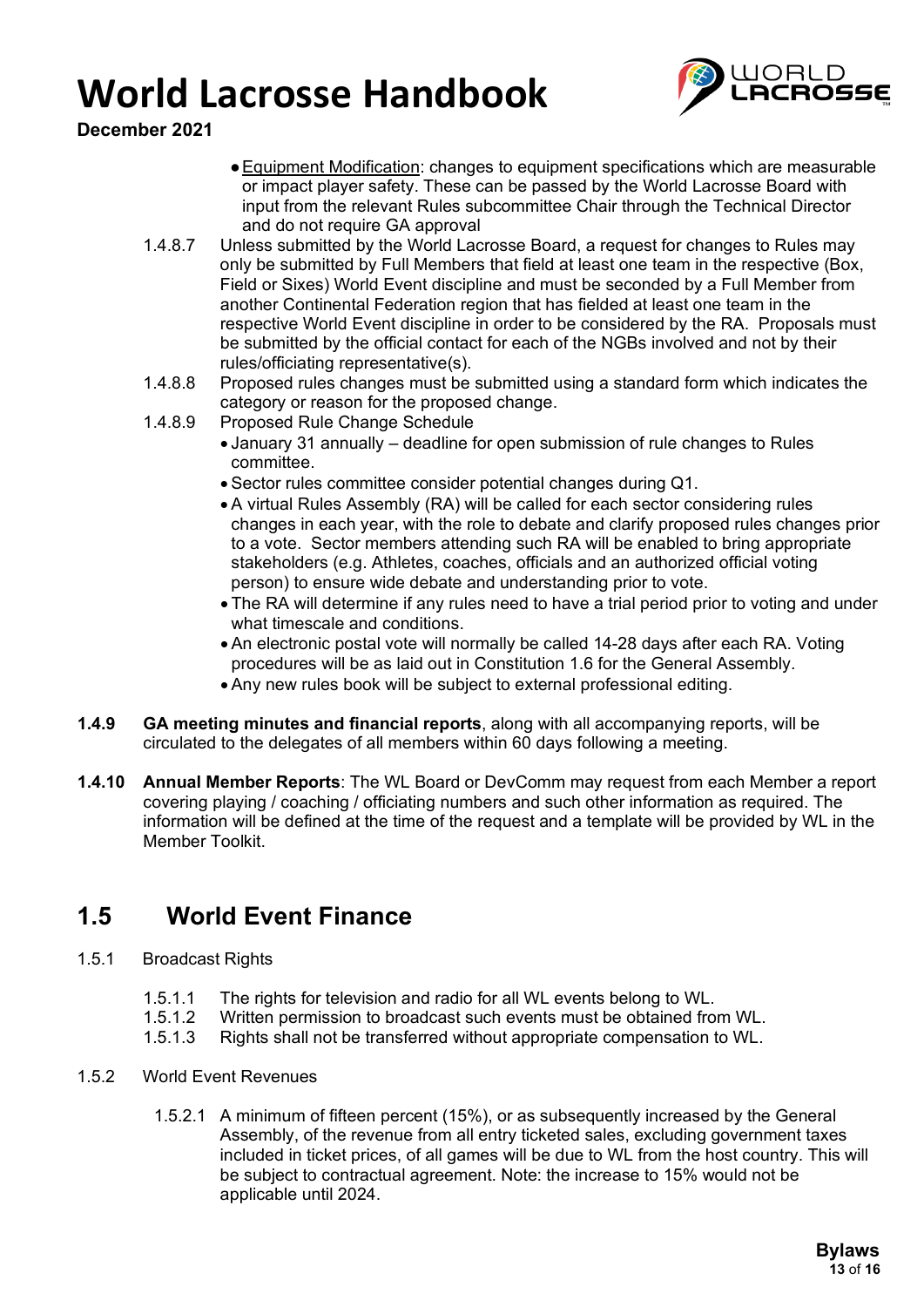

### **December 2021**

- 1.5.2.2 Fifty percent (50%) of the amount due must be paid within three (3) months of the date of the final game and the balance must be paid within six (6) months of the final game, this will be subject to the contractual agreement between WL and the NGB of the host country.
- 1.5.2.3 A failure to meet deadlines could result in consideration of future event participation.<br>1.5.2.4 WL may order an audit or examination of financial records for World events by
- WL may order an audit or examination of financial records for World events by independent auditors at WL expense.
- 1.5.3 **Member Financial Loss**: The Board of the WL can determine that in the event that a member organization is caused to suffer the loss of financial support due to a WL decision that inadvertently results in such loss, the WL can submit to the membership for vote the waiver of participation fees for a member country for up to two (2) full cycles of championship events (full cycle is defined as men's, women's, seniors, U20, Sixes and box).

### **1.6 Licenses**

1.6.1 WL retains all rights in and to its intellectual property. The Board of Directors may authorize any member or other organization or individual to manage, organize or conduct any activities under license from WL containing such terms and conditions as the Board may determine. This includes any license fees with respect to merchandise sold displaying the WL logo.

### **1.7 International Visits**

- 1.7.1 An application for a National team/squad visit to another country must be approved by the member National Governing Body (NGB) of the team intending to tour.
- 1.7.2 The application must be approved by the host member NGB who must be kept fully informed of the visiting team program.
- 1.7.3 Visits should be encouraged and applications should not be unreasonably denied.

### **1.8 International Competition**

- 1.8.1 WL Men's and Women's World Events (Senior Field, Under 20 Field, Box and Sixes) shall be conducted according to the WL Event Hosting and Competition Manual.
- 1.8.2 WL may sanction specific competitions to be conducted as WL events including Regional Qualifiers for World Events.
- 1.8.3 WL may add additional lacrosse disciplines and related world events as agreed by the membership.
- 1.8.4 For the Senior Events, participants must be Full Members by the start of that Event.

### **1.9 Recognition and Awards**

1.9.1 Recognition of individuals, at different levels, will be considered by and presented to the Board. Different categories of awards will be listed on the WL website and an annual call for nominations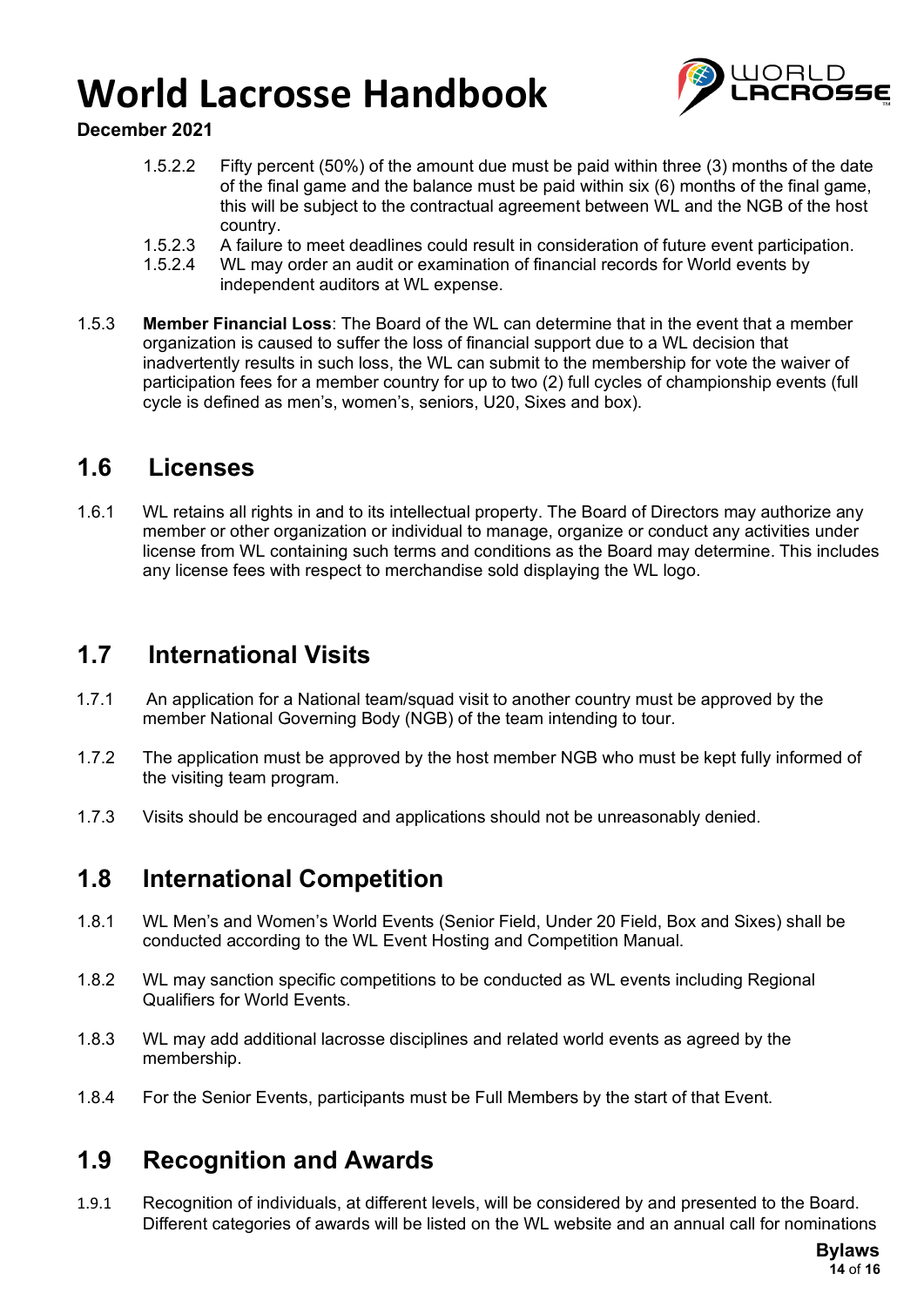

### **December 2021**

for appropriate awards will be made by WL staff. Some awards may be recommended by specific committees of WL to the Board.

#### 1.9.2 **World Lacrosse Awards** will be made at the discretion of the Board and/or General Assembly.

Lifetime Award International Honorary Officiating Award Service Award Development Award Athlete of the Year (from 2023 onwards)

### **1.9.3 World Lacrosse Event Awards**

#### **1.9.3.1 Women**

- a) Women's Lacrosse World Championship Trophy (Senior Field)
- b) Margaret Boyd Trophy: (U20)
- c) Medals (1-3): Senior Field, Under 20, Sixes and Box
- d) World Team: Senior, Under 20 , Sixes and Box
- e) Player of the Match
- f) Championship MVP: Senior Field, Under 20, Sixes and Box
- g) Participation Certificates (all players and officials): Senior Field, Under 20, Sixes and Box
- h) Heart and Spirit of Lacrosse Awards
- i) Wes Patterson Award

#### **1.9.3.2 Men**

- a) Laurie Turnbull World Championship Shield( Senior Field)
- b) Tom Hayes Trophy (World Under 20)
- c) Cockerton Cup (World Box)
- d) Medals (1-3): Senior Field, Under 20, Sixes and Box
- e) Participation Certificates (all players and officials): Senior Field, Under 20, Sixes and Box
- f) Championship MVP: Senior Field, Under 20, Sixes and Box
- g) Positional Awards: Senior Field, Under 20, Sixes and Box)
- h) World Team: Senior Field, Under 20, Sixes and Box
- i) Heart and Spirit of Lacrosse Awards (all competing teams and Officials) Senior Field, Under 20 and Box. The Heart and Spirit of Lacrosse Award for the Official will be known as the "Graham Lester Spirit of Lacrosse Award"